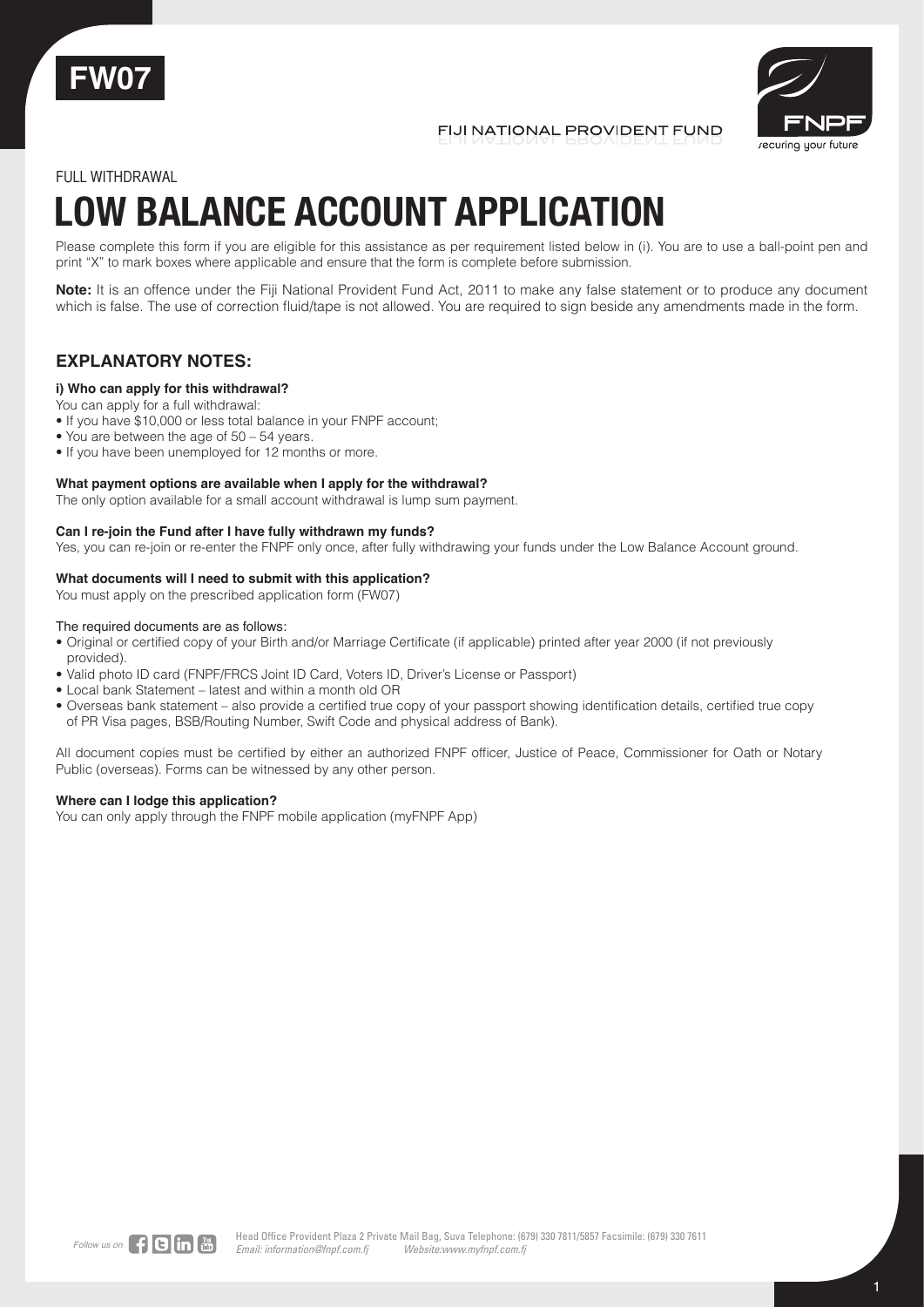| <b>SECTION A - PERSONAL DETAILS</b>                                                                                 |  |  |  |  |  |  |  |  |  |  |
|---------------------------------------------------------------------------------------------------------------------|--|--|--|--|--|--|--|--|--|--|
| 1. FNPF ID:<br>2. TIN No:                                                                                           |  |  |  |  |  |  |  |  |  |  |
| 3. Full Name (as on Birth Certificate):                                                                             |  |  |  |  |  |  |  |  |  |  |
|                                                                                                                     |  |  |  |  |  |  |  |  |  |  |
| Married Name:<br>(Optional for married women)                                                                       |  |  |  |  |  |  |  |  |  |  |
| 5. Date of Birth (DD/MM/YY):<br>4. Birth Registration Number:                                                       |  |  |  |  |  |  |  |  |  |  |
| F<br>M<br>6. Gender:<br>7. Email:                                                                                   |  |  |  |  |  |  |  |  |  |  |
| b) Mobile<br>8. Phone Contact: Home                                                                                 |  |  |  |  |  |  |  |  |  |  |
| 9. a) Postal Address:                                                                                               |  |  |  |  |  |  |  |  |  |  |
| b) Residential Address:                                                                                             |  |  |  |  |  |  |  |  |  |  |
| 10. Preferred Communication -<br>Mobile<br>Email<br>Postal                                                          |  |  |  |  |  |  |  |  |  |  |
| INDEMNITY - the Fund will not be liable for disclosure of information on any of the preferred communication medium. |  |  |  |  |  |  |  |  |  |  |
|                                                                                                                     |  |  |  |  |  |  |  |  |  |  |
| <b>SECTION B-EMPLOYMENT DETAILS</b>                                                                                 |  |  |  |  |  |  |  |  |  |  |

|                               | <b>SECTION D-LIVIFLOTIVILINI DETAILS</b> |                                |
|-------------------------------|------------------------------------------|--------------------------------|
| Last Employer:<br>. Name of L |                                          | /MM/ר<br>2. Last date Employed |
|                               |                                          |                                |
| $-$<br>$    -$                |                                          |                                |

3. Address of Employer:

 $\mathbf{r}$ 

**Detailed employment history** *(please use additional paper if not enough space)*

| <b>EMPLOYER NAME</b> | <b>EMPLOYER ADDRESS</b> | <b>PERIOD OF EMPLOYMENT</b> |  |  |  |  |  |  |  |
|----------------------|-------------------------|-----------------------------|--|--|--|--|--|--|--|
|                      |                         |                             |  |  |  |  |  |  |  |
|                      |                         |                             |  |  |  |  |  |  |  |
|                      |                         |                             |  |  |  |  |  |  |  |
|                      |                         |                             |  |  |  |  |  |  |  |
|                      |                         |                             |  |  |  |  |  |  |  |

**SECTION C – LUMP SUM WITHDRAWAL**

I wish to fully withdraw the total sum standing in my FNPF account:  $\frac{s}{s}$ 

## **SECTION D – PAYMENT DETAILS**

You are required to complete this section indicating the method of payment and payment details:

| Deposit to my local bank account:                             |  |  |  |  |  |  |  |  |  |  |  |        |                      |  |             |  |  |  |  |  |  |  |  |  |  |  |  |
|---------------------------------------------------------------|--|--|--|--|--|--|--|--|--|--|--|--------|----------------------|--|-------------|--|--|--|--|--|--|--|--|--|--|--|--|
| Account Name:                                                 |  |  |  |  |  |  |  |  |  |  |  |        |                      |  |             |  |  |  |  |  |  |  |  |  |  |  |  |
| <b>Bank Name:</b>                                             |  |  |  |  |  |  |  |  |  |  |  |        |                      |  | Account No: |  |  |  |  |  |  |  |  |  |  |  |  |
| Deposit to my Overseas bank account via Telegraphic Transfer: |  |  |  |  |  |  |  |  |  |  |  |        |                      |  |             |  |  |  |  |  |  |  |  |  |  |  |  |
| <b>Account Name:</b>                                          |  |  |  |  |  |  |  |  |  |  |  |        |                      |  |             |  |  |  |  |  |  |  |  |  |  |  |  |
| Bank Name:                                                    |  |  |  |  |  |  |  |  |  |  |  |        |                      |  |             |  |  |  |  |  |  |  |  |  |  |  |  |
| Account No:                                                   |  |  |  |  |  |  |  |  |  |  |  |        | <b>BSB/ Routing:</b> |  |             |  |  |  |  |  |  |  |  |  |  |  |  |
| Swift Code:                                                   |  |  |  |  |  |  |  |  |  |  |  | Number |                      |  |             |  |  |  |  |  |  |  |  |  |  |  |  |
| <b>Bank Address:</b>                                          |  |  |  |  |  |  |  |  |  |  |  |        |                      |  |             |  |  |  |  |  |  |  |  |  |  |  |  |
|                                                               |  |  |  |  |  |  |  |  |  |  |  |        |                      |  |             |  |  |  |  |  |  |  |  |  |  |  |  |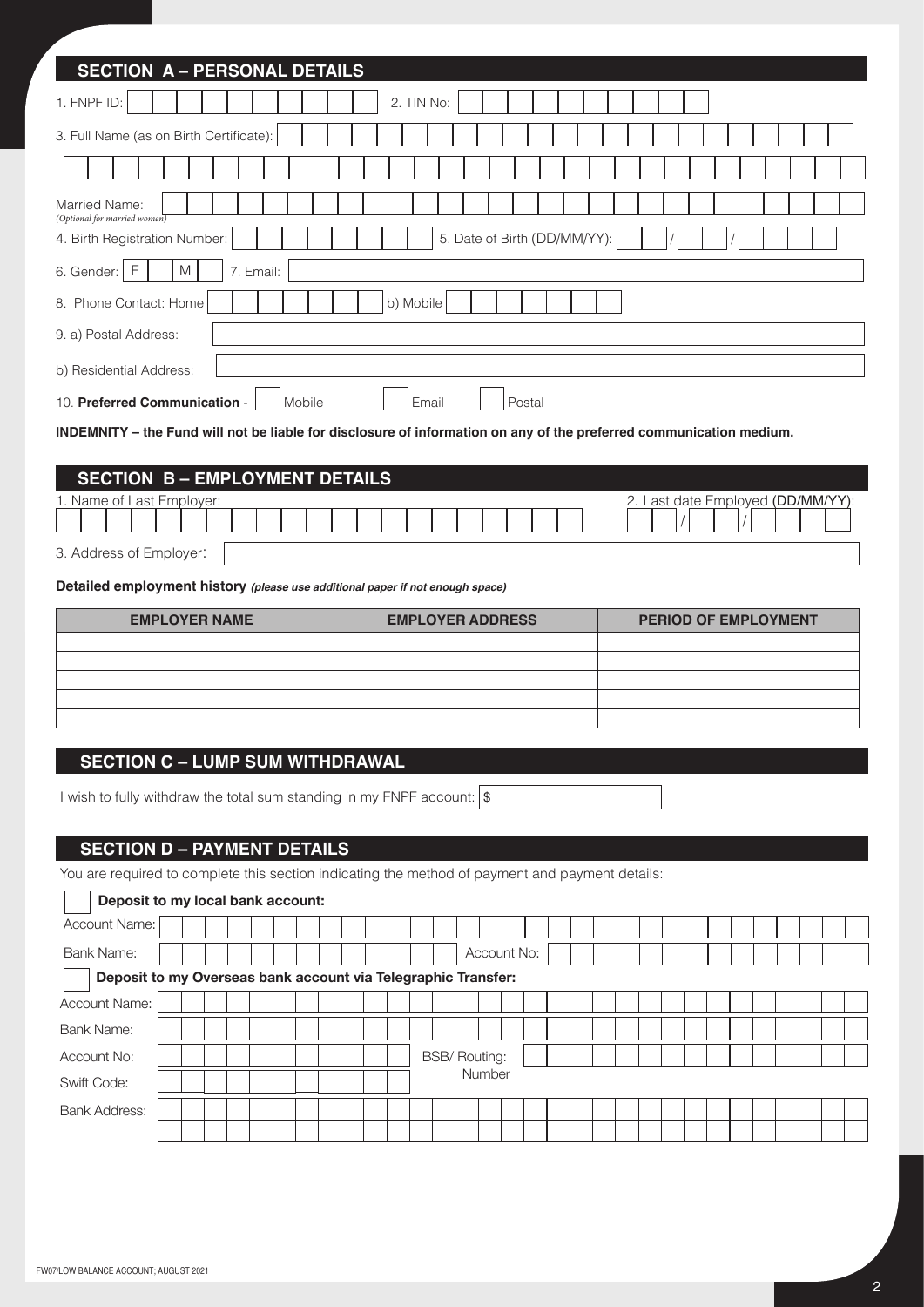## **SECTION E – DECLARATION**

I hereby declare that:

- (a) I indemnify the FNPF Board from any liability whatsoever, including any loss of benefits that may arise as a consequence of this application
- (b) my application is subject to the provisions of the FNPF Act 2011 and all such terms and conditions that may be applied from time to time.
- (c) I am responsible for the confidentiality of information received through the preferred communication medium.
- (d) the information and documents provided in this application is true and correct.



Left Thumbprint of Member

**Head Office** Provident Plaza 2 Facsimile: (679) 330 7611

Private Mail Bag, Suva Telephone: (679) 330 7811/5857 Street,Private Mail Bag, Lautoka Telephone: (679) 666 1888 Private Mail Bag,Labasa **Lautoka** Shop 5, Provident Centre, 6 Naviti Rosawa Street **Labasa**

Telephone: (679) 881 2111 Phone: (679) 666 1888 **Sigatoka Branch Nadi Agency** Shop 3-4, Hanif Building, Shop 2, Lot 13 Concave Subdivision Matamata Subdivision

Namaka Lane, Nadi Telephone: (679) 666 1888

**Savusavu Agency Ba Agency** Budget Lodge Building Ltd Ganga Singh Street, Ba Main Street, Savusavu Telephone: (679) 881 2111

**Valelevu Agency** Shop 3, Rajendra Prasad Telephone: (679) 666 1888 Bros Supermarket Complex Telephone: (679) 330 7811<br>Valelevu, Nasinu Telephone: (679) 330 7811

**Nausori Branch** Lot 1, Main Street, Nausori

*Email: information@fnpf.com.fj Website:www.myfnpf.com.fj*